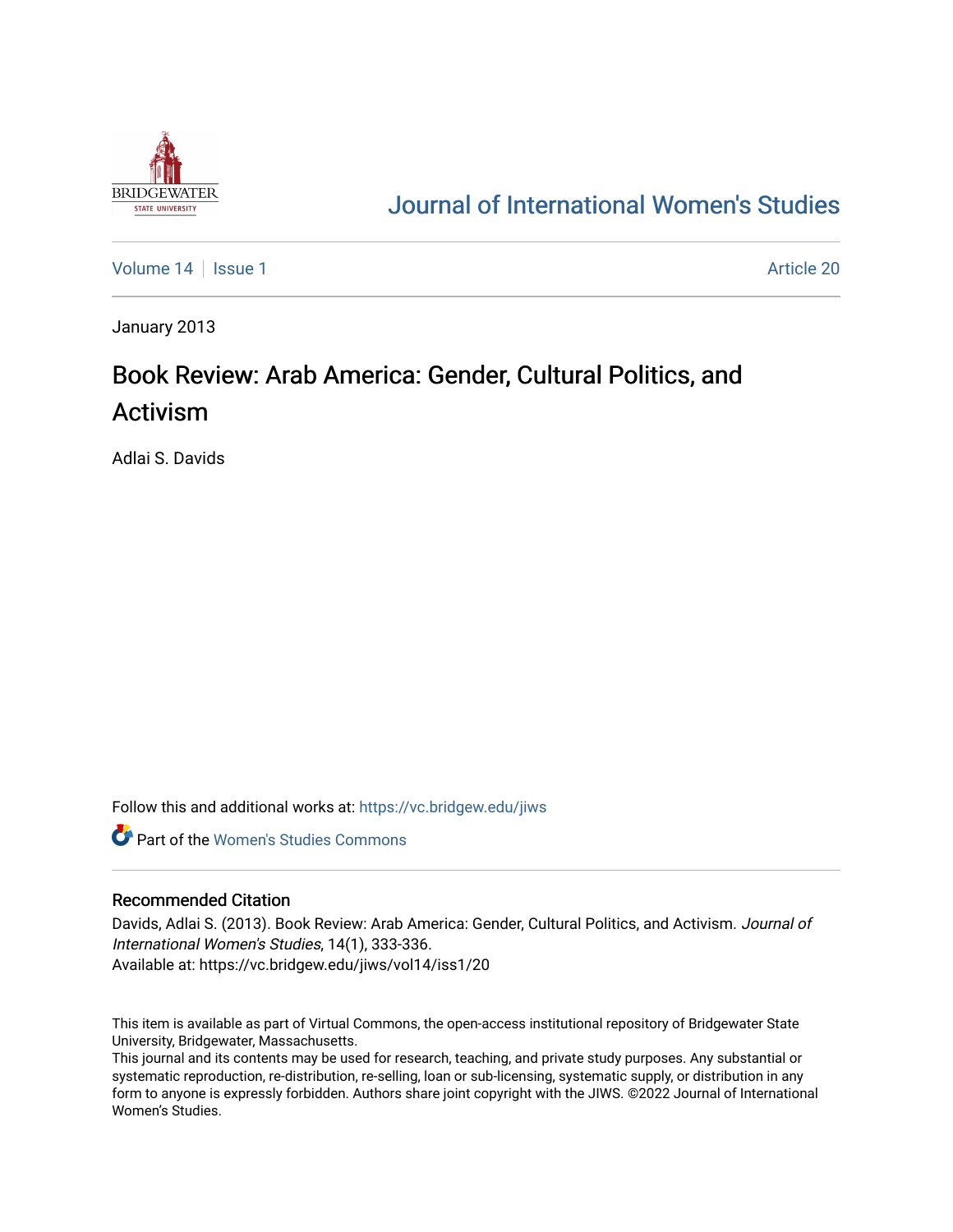#### Davids: Book Review

This journal and its contents may be used for research, teaching and private study purposes. Any substantial or systematic reproduction, re-distribution, re-selling, loan or sub-licensing, systematic supply or distribution in any form to anyone is expressly forbidden. ©2013 Journal of International Women's Studies.

## **Arab America: Gender, cultural politics, and activism. 2012. Nadine Naber. 2012. New York University Press. New York. Pp 310. \$24.00 (Paperback). ISBN 978 0 8147 5887 8.**

Reviewed by Adlai S Davids<sup>1</sup>

Varied concepts of Arabness exist in the world and especially so in the world's only remaining economic and military superpower, the United States of America. These concepts may have driven much of the USA's involvement in the Middle East and the Arab world, even before the most recent past and especially the attacks of 11 September 2001 on the USA. A framework of analysis called Orientalism, dominated much of western scholarship on Arabs and other Asian peoples through essentialist representations that renders them incompatible with western civilization. It is against this background that Naber analyses middle-class Arab American families and Arab and Muslim social movements, through what she calls an interrogation of 'the dichotomies that ensnares Arab communities as they clamor for a sense of safety and belonging in the United States".

Naber's interrogation results in an *Arab America* that is built upon five chapters that chronicles views of Arabs as a 'model' immigrant minority at first, then a struggle for cultural authenticity and then to an emergence of a 'Muslim first and Arab second' political activism and the sensitivities and intricacies of running a leftist Arab political movement. The author uses the narratives contained in these chapters as building blocks to reveal the emergence of a diasporic feminist anti-imperialism within Arab political movements in the final chapter.

Naber's denouncement of Orientalism (and New Orientalism), a framework of analysis that view Arabs and 'Orientals' as people incompatible with (Western) civilization and in need of (military) liberation is the key element of her analysis. She argues that anti-Orientalist thought and efforts are so pervasive, that a disproportionate amount of time and energy is spent trying to debunk negative views of Arabs. In turn, little attention is being paid to issues within Arab families and communities, as raising such issues would be deemed as fuel for anti-Arab racism and the reinforcement of Arab stereotypes. Such issues centre on gender, religion, sexuality and family, aspects of which the author argues, are represented as idealized notions of Arabness which are different and sometimes more socially conservative than views held in the Arab countries of origin.

One of the striking features of Naber's research work is not merely her employment of the standard qualitative techniques such as participant observation and intensive interviews, but rather her almost total immersion in the lived reality of her interviewees. This immersion transforms the 'respondents' into her interlocutors and she is no longer perceived as a researcher or outsider to their lived experience. However, throughout this period of privilege and intimacy, Naber does not shy away from dealing with contentious 'cultural' issues that challenges tensions and hierarchies within her Arab American community. These tensions invariably arise when canvassing the views of older immigrants and second generation (mostly US born and raised) young adults. As a result, this chapter in full of insightful and poignant remarks detailing the

 $\overline{\phantom{a}}$ 

<sup>1</sup> Human Science Research Council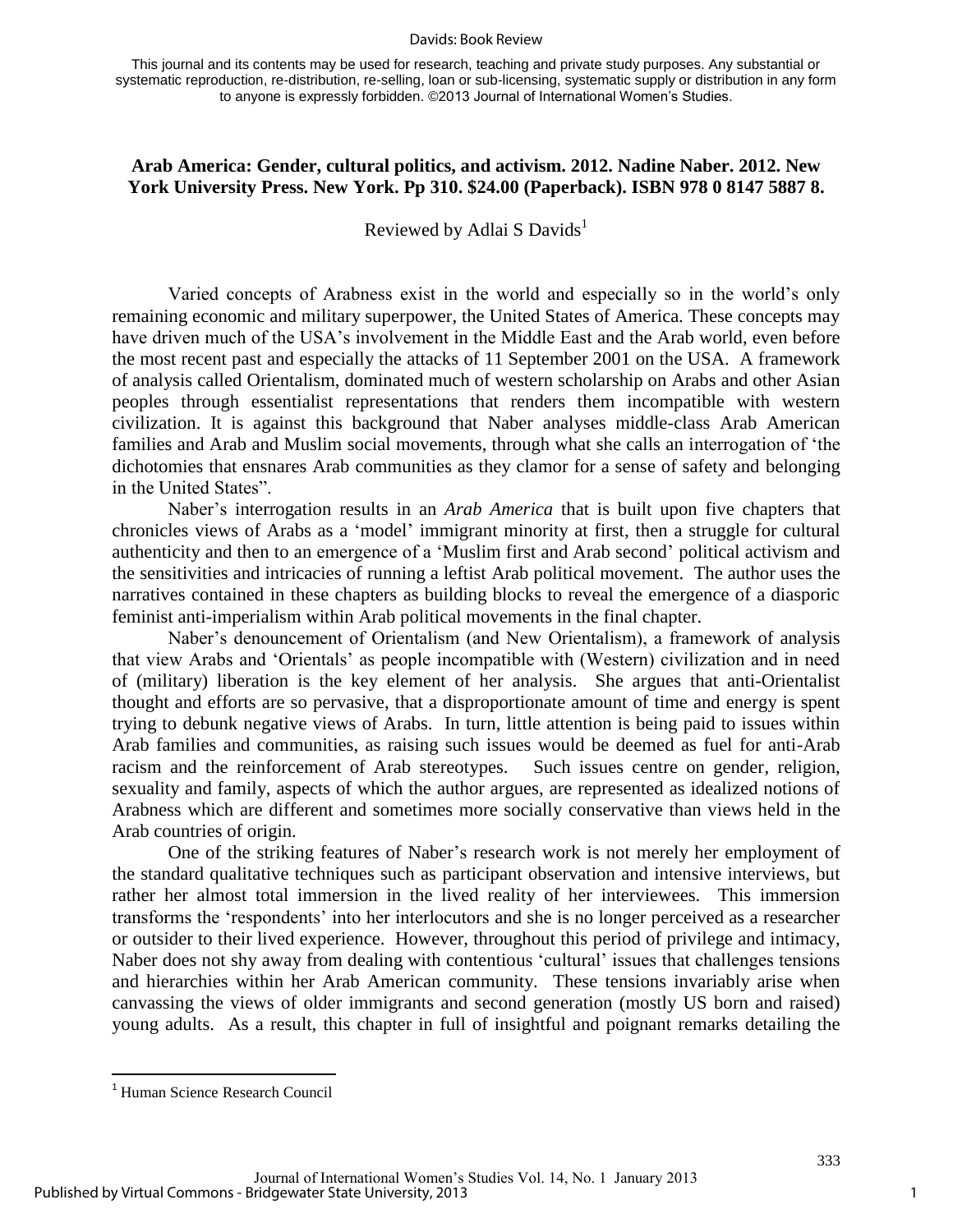lives of people of the Arab diaspora navigating a world 'here' that is significantly influenced by a world 'over there'.

Naber traces the arrival of the first significant group of Arab immigrants to America to the late 1880s, mostly as menial workers who did not want to remain in the USA. Since the formation of Israel in 1948, the displacement from Palestine and civil war in Lebanon led more Arabs to the USA, many of whom started to view themselves no longer as migrants, but as residents. Interestingly, early Arab communities comprised of equal numbers of Muslims and Christians, which renders a usual conflation of all Arabs as Muslim as erroneous.

The emergence of a US imperialist trend in the Middle East and the post 1967 Arab-Israeli war had a local impact on Arabs in the Bay Area of San Francisco. A distinct commitment to the decolonization of the Arab world became evident at that time, with organizations such as the Palestine Solidarity Committee active in political education and awareness on these issues there. Views of and about Arabs drastically changed and Naber suggests that their "general proximity to whiteness was disrupted". This led to a general anti-Arabic sentiment, with infringements on the constitutional rights of many Arabs no doubt fuelled by Orientalist racism.

As the diversity of Arabs in the Bay area expanded, the organisation of Arab social life expanded, sometimes beyond the scope of politics and into business formations and cultural clubs. Here Naber extracts and highlights the emergence of a discontent amongst women then, with the way in which the Arab organizations were run. This sets the scene for later challenges to the acceptance of heteronormativity and the sexism in both family life and Arab socio-political formations in the Bay Area.

Naber's chapter on cultural authenticity typifies the struggle between the older and younger Arab generation in the USA, as to what exactly constitutes essential or real Arab culture. Here the author expands the existence of an inner Arab and an outer American domain. Arab cultural authenticity, the author argues, is deemed to be centered on 'a good Arab family, good Arab girls, and compulsory heterosexuality'. Naber does not shirk in mapping this 'good versus bad/us versus them' sentiment to intra-communal differences between Arab religious groups (Muslim versus Christian) and between Arab nationalities. The author also raises the fact that the associated power discourse of these sentiments permeates into both familial and community settings of the Arab community.

A key difference between the Arab generations of immigrant parents and their US-born children, is the role in which religion and religious adherence shapes identity and opinion. Naber uses the example of Muslim Arabs and the emergence of a 'Muslim first, Arab second' view amongst the second generation of Arabs in the Bay Area. Whereas learning about Islam and immersion in its teachings and precepts were not deemed important to being Muslim to the older generation, younger Muslims felt it an important launch pad for dealing with injustice, oppression, discrimination and exclusion, as well as educating non-Muslims about the teachings of Islam. As a result, key institutions were established with a mandate to deepen Islamic thought and practice for its adherents, as well as the education of non-Muslims about what is deemed controversial aspects of their religion. Naber uses the striking example of objections to interracial marriage and relationships between Arabs and non-Arabs and the inherent racism attached to it within Arab communities. Through a deeper understanding of Islamic teachings, the second generation Arabs brought home counter-arguments for inter-racial marriage and exposes the objections to them as cultural and not as religious. An intellectual power shift within this group became evident in their dealings with aspects of gender, sexuality and socio-economic class.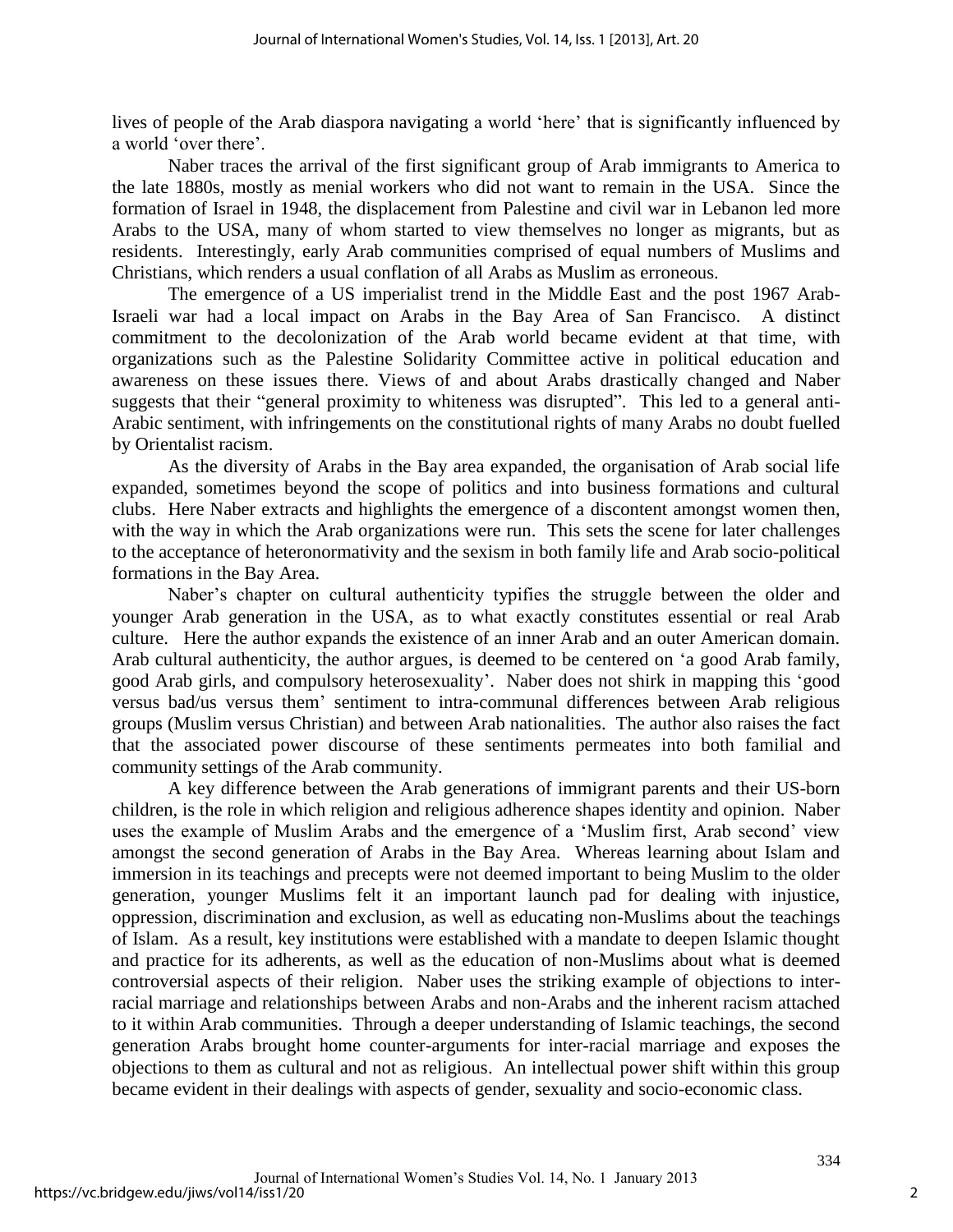#### Davids: Book Review

Naber also extrapolates the cultural authenticity and maps it onto the functioning of the Leftist Arab Movement (LAM), an organisation centred on raising issues about the imperialistic war on terror waged on Palestine and Iraq. Naber herself, further proof of her immersion, was a board member of organisations which were integral to LAM and could reference the views of her interlocutors at LAM with her own experience of working there. Through the biographies of the six women, Naber explores their arrival in the USA and their feelings of ambivalence about the brutal militarism of their new home in their respective countries of origin.

The attraction to LAM and their involvement in its activities was not only a way of getting involved in anti-imperialistic activism for the six women, but also as a way of dealing with their feelings of ambivalence. However, the sexism they encountered through a genderstereotypical division of labour, normative heteropatriarchy, as well as the marginalization of their ideas and suggestions within LAM, resulted in feelings of delegitimization for these women. Naber forthrightly cites an interlocutor's perception that an internalized Orientalism was at play within LAM, equating the Arab men involved as mimicking the behaviour of the very imperialists they were opposing. These and other quotations may be 'dirty laundry' aired in public, but those set the scene for Naber's tracing of the emergence of a diasporic feminist antiimperialism.

A most salient aspect of the chapter on the development of a diasporic feminist antiimperialism is the role of art and artistic expression in anti-imperialistic politics. Naber argues that women's opposition to heteropatriarchy in LAM resulted in their shift into leadership positions, with more opportunities to shape its activist agenda. Even though LAM's campaigns for Palestine and Iraq were there main focus, the women leaders employed the artistic talents of other minorities, mainly African-American and Latino, in the Artist for Iraq event. This, Naber states, resulted in a feminist intersectionality, with a both a transnational and an 'at home' focus which also included a gay-rights focus and also an emergence of a queer anti-imperialism. A connection between the fight against US imperialism and the struggle for social justice for all (diasporic) minorities in the USA was thus established in a shift away from only Arab nationalistic causes.

In contrast to what the title *Arab America* suggests, the book is not an attempt to give a general view of all immigrant and second-generation Arabs in the USA. Even though views expressed by Naber's interlocutors were insightful, these emanated from a relatively limited geographic space, mainly the Bay Area of San Francisco. By the author's own description, this area is racially and ethnically diverse, with various political, cultural and religious groupings active in all spheres of American life. Whilst many readers familiar with this seemingly prominent geographic space in the USA will have this background embedded, other readers will not. Geography matters in the reading of this book and is as much as Naber exhibits a *topophilia* for the Bay Area as the site of her research, a description of the location of the site and a reference as to what makes it tick would have been an informative addition to the text.

A voice somewhat missing from *Arab America* (even within this limited geographic space) is that of less politicized Arab Americans. These voices surely do exist within community based cultural and business organisations, but represent Arabs who have become immersed in their host country and have unashamedly chased the 'American dream'. Many Arabs, like Elham that spoke at the Artists for Iraq event, have suffered under (US influenced) repressive Arab regimes and may have chosen to become disconnected and critical of their homeland. Their Arab voices may be strongly in favour of military and economic interference by their adopted country in their countries of origin. The same would apply to Arabs who are Christian who may